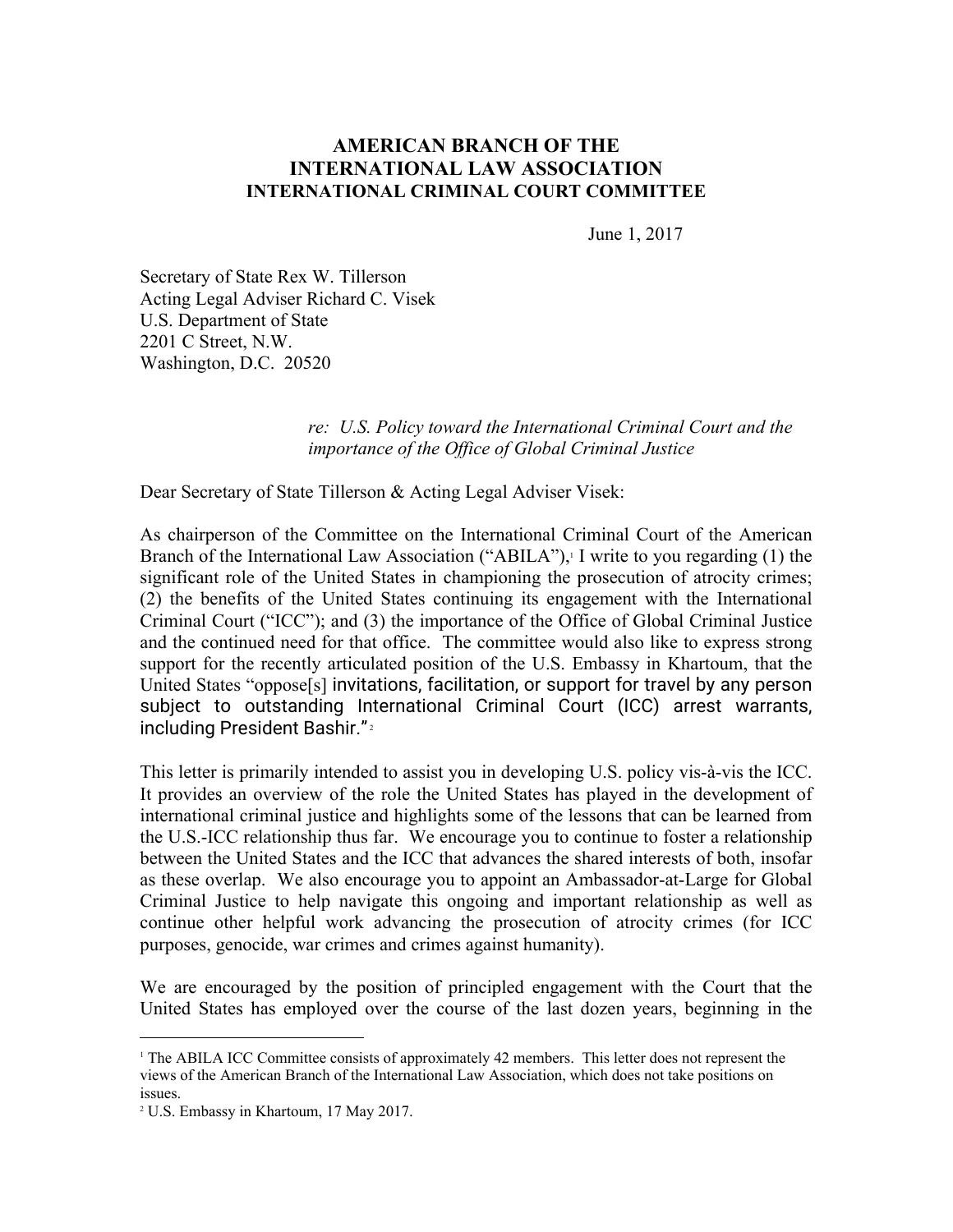second term of President George W. Bush, and including ongoing U.S. support for individual investigations and prosecutions on a case-by-case basis where consistent with U.S. national interests. We hope the United States will continue this policy of strategic engagement with the Court, when it is in the best interests of the United States. At the same time, we recognize that the U.S. has ongoing concerns regarding the ICC and no immediate plans for ratification.

# **(1) The Leading Role of the United States in International Criminal Justice**

The United States has played a leading role in the development of international criminal justice since it first spearheaded efforts to ensure accountability for atrocities committed during World War II. At that time, then-Associate Supreme Court Justice Robert Jackson took a leave of absence from his duties at the Court to lead the prosecution of Nazi war criminals before the International Military Tribunal at Nuremberg, an institution that he helped create. Meanwhile, U.S. General Douglas MacArthur issued the special proclamation that established the International Military Tribunal for The Far East (Tokyo Tribunal), where the U.S. led the prosecution and was represented on the Tribunal's judicial panel.

The United States has similarly been at the forefront of the current resurgence of international criminal law, for example, leading the creation of the International Criminal Tribunals for the former Yugoslavia and Rwanda (ICTY and ICTR, respectively), as well as the Special Court for Sierra Leone (SCSL). By playing key roles in the functioning of these institutions, the United States has strengthened their work and the development of international criminal law. At the ICTY, for instance, the United States has had a consistent judicial presence throughout the course of the Tribunal's run, with U.S. appointees serving as President of the Tribunal for much of the Tribunal's operations. U.S. presence at the SCSL has likewise been strong. Since its inception, three of the four SCSL Prosecutors hailed from the United States, and it is one of those American Prosecutors who is currently tasked with finishing the work of the court in its residual mechanism. Former U.S. Ambassador-at-Large for War Crimes David J. Scheffer is currently tasked with assisting the Extraordinary Chambers in the Courts of Cambodia, a tribunal prosecuting remaining high-level members of the Khmer Rouge; that tribunal is also currently led by a U.S. national as its international prosecutor.

Notably, this engagement has directly benefited U.S. policy-making and, in particular, has enhanced the leadership of the Office of Global Criminal Justice. For example, Pierre-Richard Prosper and Clint Williamson—the two Ambassadors-at-Large for War Crimes Issues appointed by former President Bush—brought to the position their experience as war crimes prosecutors at the ICTR and ICTY, respectively. Ambassador Stephen J. Rapp, who served both at the ICTR and as Prosecutor of the SCSL, also advanced such important work.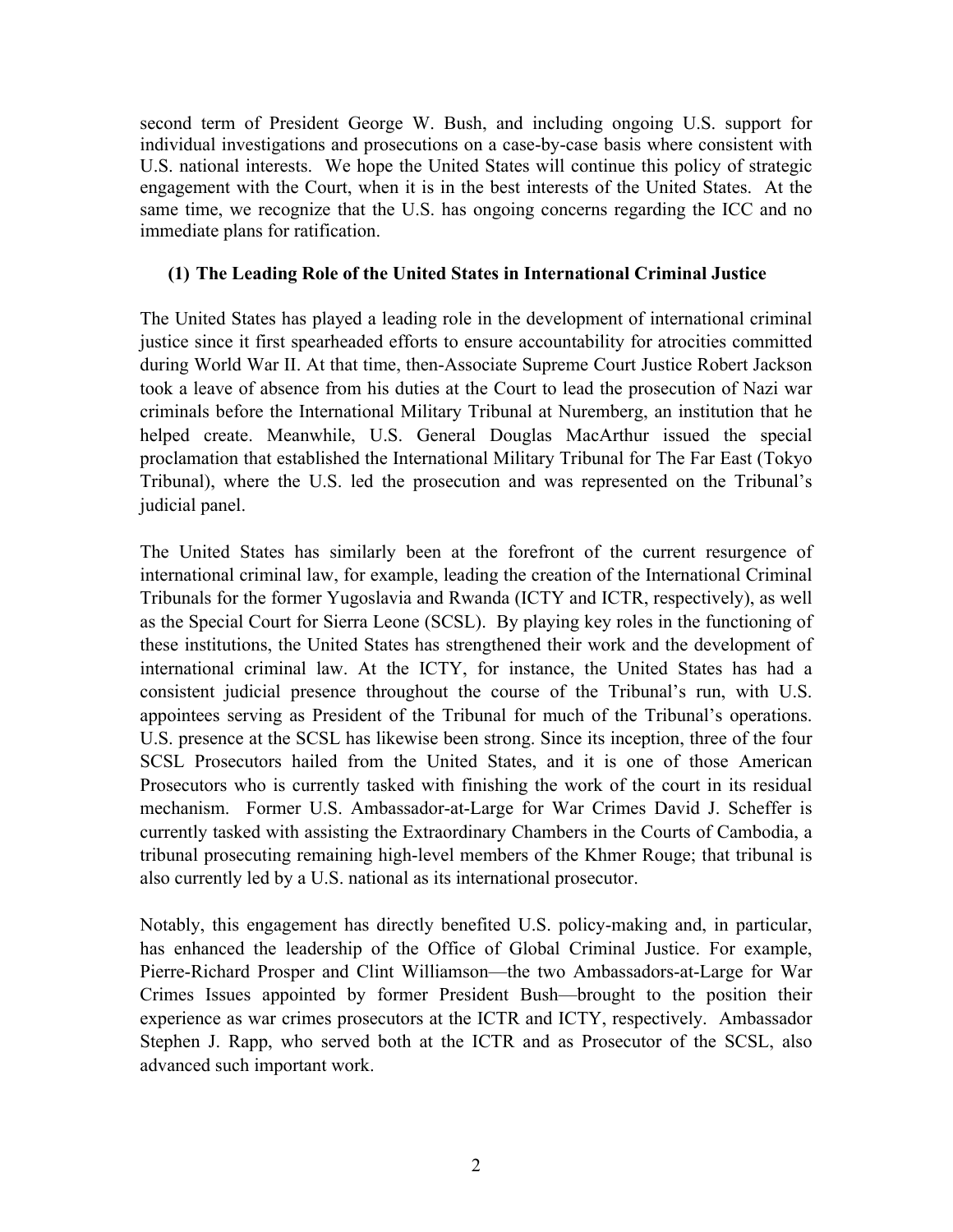Consistent with this longstanding engagement, the United States was also at the forefront of the creation of the ICC. The United States played a prominent role in the drafting of the Statute for the ICC, with the bipartisan backing of Congress.<sup>3</sup> While the United States voted against the final draft of the Statute, it continued to hold a prominent position in the later work done to establish the  $ICC<sup>4</sup>$  by helping to develop key documents designed to direct the work of the Court.

# **(2) The Interests of the United States and the ICC are Often Aligned; thus, the U.S. Should Continue to Engage with the Court on a Case-by-Case Basis Where Consistent with U.S. National Interests**

Both the United States and the ICC are committed to the broader notion that perpetrators of atrocity crimes ought to be held accountable, and their interest in ending impunity for specific crimes often overlaps:

- This includes, for example, a shared commitment to investigating and prosecuting the atrocities committed in Darfur, which former Secretary of State Colin Powell famously concluded amounted to genocide. Because Sudan is not a party to the ICC, the Court can only exercise jurisdiction over conduct committed on its territory if authorized by the United Nations Security Council (UNSC). A resolution to that effect was successfully passed during the second Bush Administration, a measure described by a Bush Administration official as having "an important sort of diplomatic dimension…sending a signal about accountability."5
- The ICC has also indicted key members of the Lord's Resistance Army, prosecutions that the United States also supports through the Lord's Resistance Army Disarmament and Northern Uganda Recovery Act of 2009 ("LRA Act"), passed with unanimous consent in the Senate. Indeed, until recently the United States had Special Operations Forces working with members of the Ugandan military to track the head of the LRA, Joseph Kony, wanted by the ICC for mass atrocity crimes including the use of child soldiers and hacking off the limbs of victims.

A shared priority of the United States and the ICC is for cases to be prosecuted domestically, unless nations lack the will or capacity for domestic prosecutions. The Court is designed to complement domestic proceedings, with any state able to block the ICC from exercising jurisdiction by addressing the crimes themselves through credible investigations and, if appropriate, prosecutions.<sup>6</sup> Thus, for example, the U.S. stands in a

<sup>3</sup> 103 H.R.J. Res. 89, 105th Cong. (1997).

<sup>4</sup> As a signatory to the Final Act in Rome, the U.S. earned the right to be a part of the Court's Preparatory Commission. Ellen Grigorian, *The International Criminal Court Treaty: Description, Policy Issues, and Congressional Concerns*, Congressional Research Service Report, Report RL 30020, at 23 (updated Jan. 6, 1999).

<sup>5</sup> Press Briefing on Sudan, Robert Zoellick, Deputy Sec'y of State (May 27, 2005).

<sup>6</sup> Article 17, Rome Statute.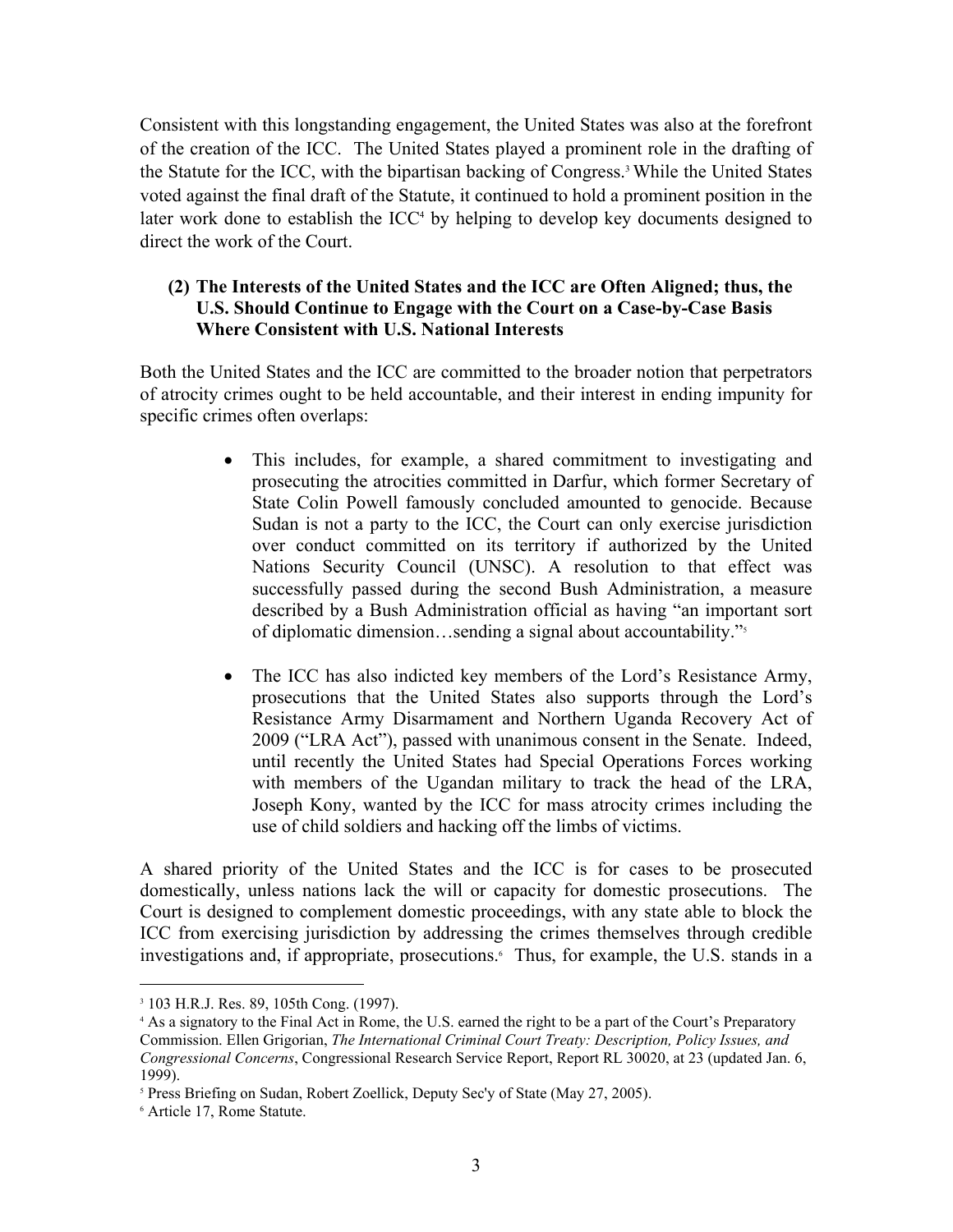position to legally preempt the ICC's ability to investigate or prosecute any U.S. nationals for conduct in Afghanistan, by conducting such investigations or prosecutions itself. This would be equally true for crimes allegedly committed on the territory of, or by the nationals of, U.S. allies, or for any other country.

The ICC has also focused its targets on areas of critical concern to the United States, including the ICC's first prosecution of an Al Qaeda operative, Ahmad Al Faqi Al Mahdi, a member of Ansar Dine/Al Qaeda in the Islamic Maghreb. The ICC also has jurisdiction to prosecute ex-members of the Gadhafi regime, after a referral resolution by the U.N. Security Council that the United States supported. The ICC's Prosecutor also has the ability to prosecute ISIS members in Libya, as well as any ISIS members in Syria or Iraq who hail from an ICC State Party. The Prosecutor has already been exploring the feasibility of such prosecutions.

These efforts demonstrate that, on a case-by-case basis, it can benefit the United States to work with the Court. Indeed, this fact has been recognized by U.S. presidential administrations since 2005, and was affirmed in Congressional legislation from 2013 that, with bipartisan support and by unanimous vote in both Houses, expanded the U.S. Rewards for Justice Program to back the apprehension of individuals wanted by the ICC.<sup>7</sup><br>This expansion of the Rewards Program has enabled the United States to incentivize

arrests that advance U.S. interests, including ICC warrants for members of two different rebel factions that were designated by the United States as terrorist groups in the wake of  $9/11$ .<sup>8</sup> In fact, one of the accused added to the U.S. wanted list was expressly targeted by Executive Order 13413 for crimes committed abroad that then-President George W. Bush deemed "an unusual and extraordinary threat to the foreign policy of the United States."<sup>9</sup> Significantly, two of the four ICC accused added to the U.S. Rewards Program are now in ICC custody and awaiting trial for war crimes and crimes against humanity.

Importantly, by continuing to assist the Court on cases and issues that are important to American national interests, the United States will draw additional benefits, including the enhanced goodwill of key allies, many of whom are ICC members. Moreover, because U.S. law limits support for the Court to "in-kind" assistance, working with the ICC, as warranted, involves no direct costs to the United States.<sup>10</sup> The United States also has extensive power to shape the ICC's docket by the referral and deferral power of the U.N. Security Council; thus, the U.S. can vote for referrals (or block them via its veto power), as well as vote to defer ICC investigations and prosecutions.

<sup>7</sup> Department of State Rewards Program Update and Technical Corrections Act

<sup>8</sup> ICC accused Joseph Kony and Dominic Ongwen are both members of the Lord's Resistance Army

<sup>(</sup>LRA), while Sylvestre Mudacumura, commands a rebel group that absorbed the Army for the Liberation of Rwanda (ALIR). Both the LRA and ALIR are U.S.-designated terrorist groups. Statement on the Designation of 39 Organizations on the USA PATRIOT Act's Terrorist Exclusion List (Dec. 6, 2001).

<sup>9</sup> Executive Order 13413 (Oct. 27, 2006).

<sup>&</sup>lt;sup>10</sup> Admiral James W. Nance and Meg Donovan Foreign Relations Authorization Act, Foreign Relations Authorization Act (H.R. 3427), Public Law No. 106-113, §§ 705-706, November 29, 1999.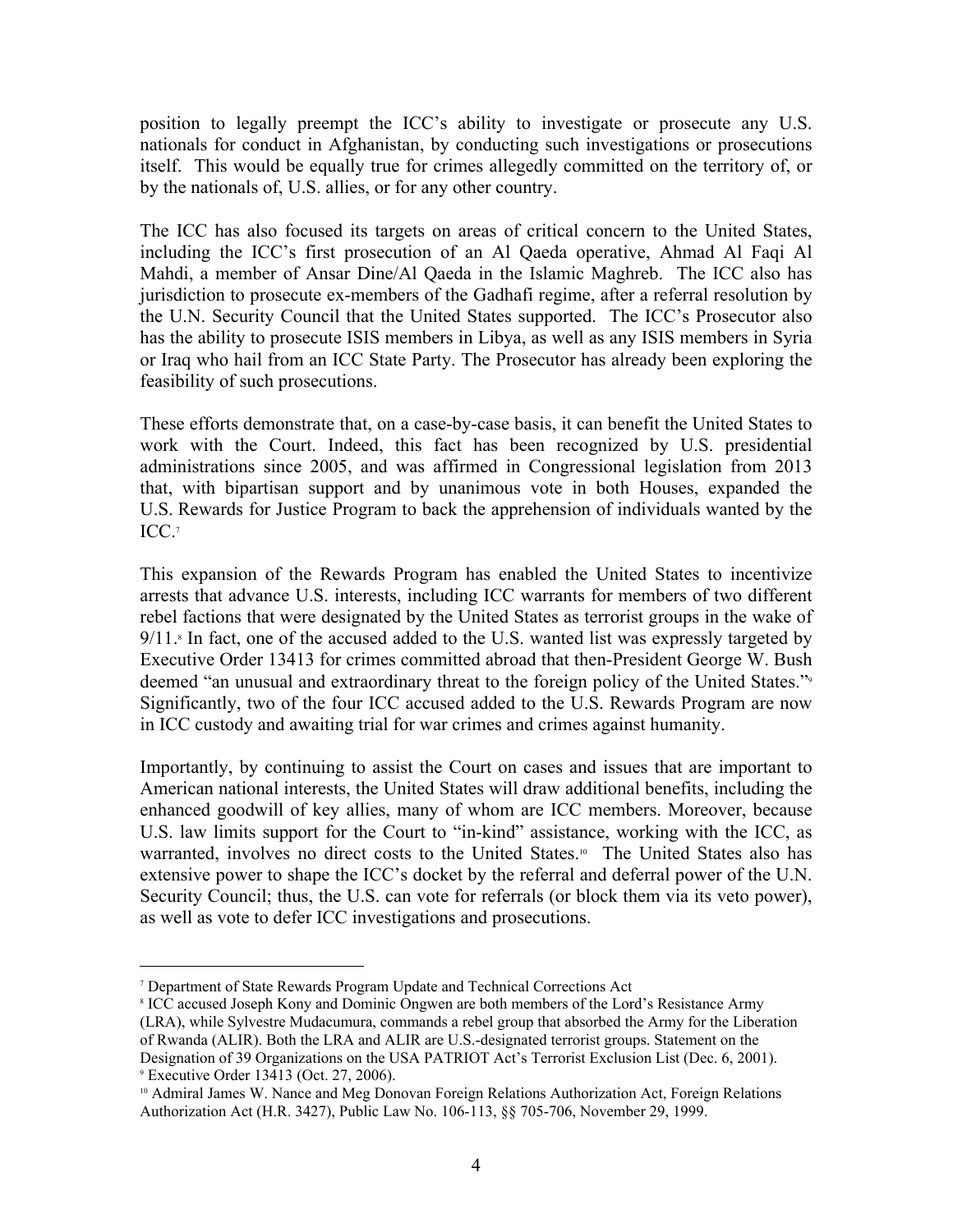In addition, continued engagement with the Court would align with domestic public opinion, which continues to support U.S. leadership in world affairs and the institutions that govern them.<sup>11</sup> In fact, U.S. engagement with the ICC has enjoyed majority support with the American public for years,<sup>12</sup> and that support has continued to grow over time.<sup>13</sup> This is consistent with widespread U.S. interest in combatting impunity and furthering international justice, non-partisan issues for which support extends across demographics, including political affiliation.<sup>14</sup><br>Additionally, experience has shown that efforts to control the Court through bilateral

relations are counterproductive. For example, the Bush Administration initially put pressure on countries to enter into bilateral immunity agreements a/k/a "article 98" agreements or lose U.S. funding assistance. The consequence was a continuing wave of strong criticism from countries that are close allies of the United States including almost all European countries—both individually and through resolutions and declarations by the EU—and by the great majority of Latin American countries. The reaction in many nations to military aid bans was so severe that American military relations with them were seriously damaged and the Defense Department asked Congress to lift the bans, which it did. Former Secretary of State Condoleezza Rice described the early Bush Administration policy, which pushed countries to obtaining foreign aid instead from China, as "shooting ourselves in the foot."15 Such mistakes should not be repeated.

### **(3) Appointing an Ambassador-at-Large for Global Criminal Justice**

Since 1997—just prior to the adoption of the ICC Statute—the United States has had an Ambassador-at-Large for Global Criminal Justice (formerly known as the Ambassadorat-Large for War Crimes Issues) who has led the Office of Global Criminal Justice at the State Department. As this brief overview suggests, previous Ambassadors have done invaluable work and this position ought to be promptly filled and meaningfully supported (and funding for the Office certainly should not be cut). A point person with the title of Ambassador and with established knowledge in the field of international criminal justice would provide an invaluable resource on the ICC and other international accountability efforts as this Administration moves forward. Such a figure could help to identify cases and situations of shared interest to the United States and the ICC, as well as work on other important initiatives to support the prosecution of atrocity crimes where consistent with U.S. national interests.

<sup>&</sup>lt;sup>11</sup> DINA SMELTZ ET AL., CHI. COUNCIL ON GLOB. AFFAIRS, AMERICA IN THE AGE OF UNCERTAINTY 26-27 (2016).

<sup>&</sup>lt;sup>12</sup> SMELTZ, CHI. COUNCIL ON GLOB. AFFAIRS, FOREIGN POLICY IN THE NEW MILLENNIUM 23 (2012) (70% support in 2012); CHI. COUNCIL ON GLOB. AFFAIRS, CONSTRAINED INTERNATIONALISM: ADAPTING TO NEW REALITIES 16 (2010) (70% support in 2010); CHI. COUNCIL ON GLOB. AFFAIRS, ANXIOUS AMERICANS SEEK A NEW DIRECTION IN UNITED STATES FOREIGN POLICY 13 (2008) (68% support in 2008).

 $^{13}$  SMELTZ ET AL., at 31.

<sup>&</sup>lt;sup>14</sup> *Id.* at 31-32 (72% support in 2016).

<sup>&</sup>lt;sup>15</sup> Steven R. Weisman, U.S. Rethinks Its Cutoff of Military Aid to Latin American Nations, N.Y. Times, March 12, 2006, at *http://www.nytimes.com/2006/03/12/politics/us-rethinks-its-cutoff-of-military-aid-tolatin-american-nations.html.*